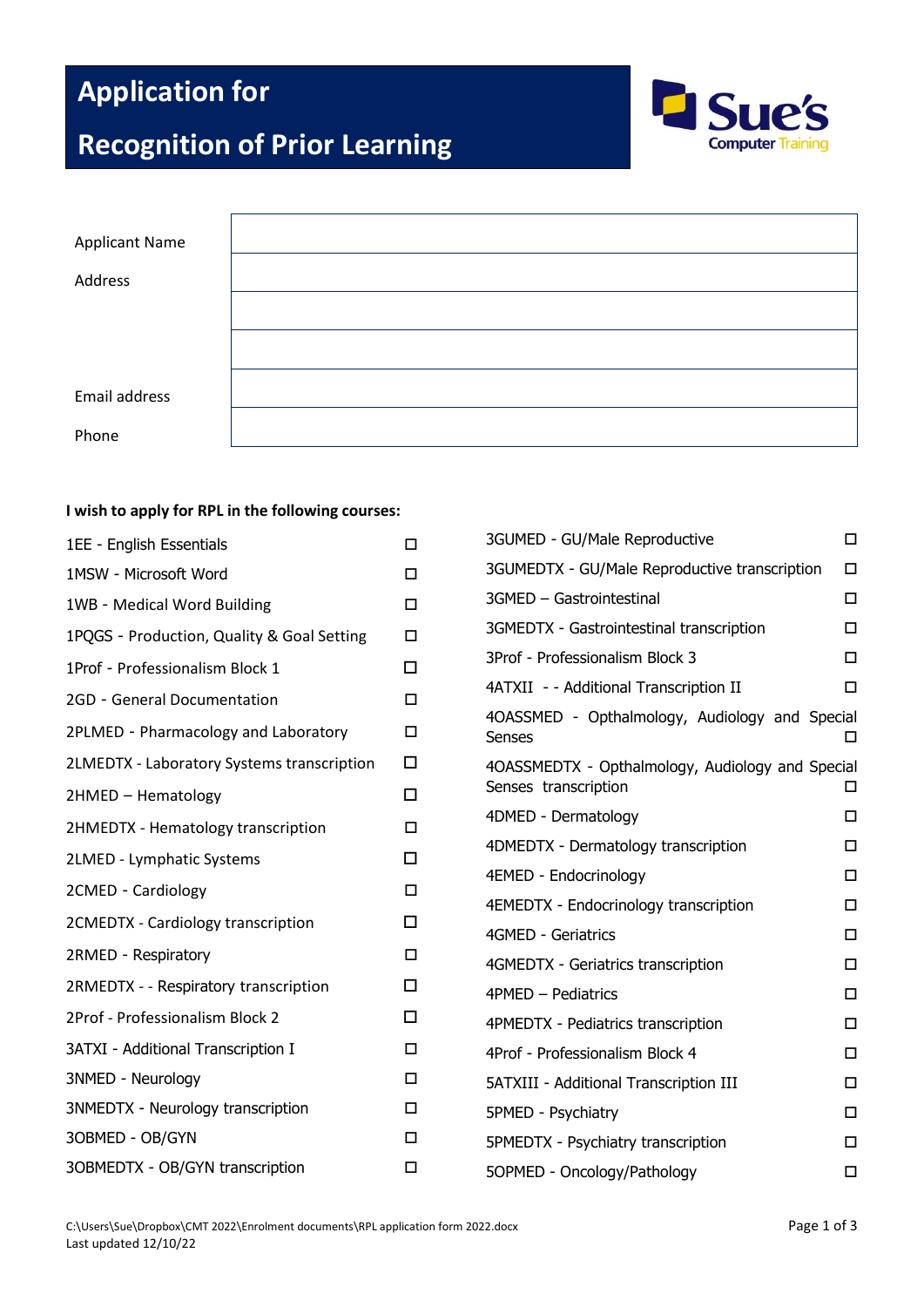| 50PMEDTX - Oncology / Pathology transcription | □      | Course: 6RNMED - Radiology and Nuclear Medicine                                    |
|-----------------------------------------------|--------|------------------------------------------------------------------------------------|
| <b>5EMMED - Emergency Medicine</b>            | □      |                                                                                    |
| 5EMMEDTX - Emergency Medicine transcription   | $\Box$ | Course: 6RNMEDTX - Radiology and Nuclear Medicine<br>transcription<br>$\mathsf{L}$ |
| 5GNMED - Genetics                             | □      |                                                                                    |
| 5GNMEDTX - Genetics transcription             | □      | Course: 6GSMED - General Surgical Procedures<br>□                                  |
| 5IMED - Infectious Diseases                   | □      | 6GSMED - General Surgical Procedures<br>Course:<br>transcription<br>П              |
| 5IMEDTX - Infectious Diseases transcription   | □      | Course: 6OMED - Orthopaedics<br>П                                                  |
| 5 SProf - Professionalism Block               | □      | Course: 6OMEDTX - Orthopaedics transcription<br>$\Box$                             |
| Course: 6ATXIV - Additional Transcription IV  | $\Box$ | Course: 6Prof – Professionalism Block 6<br>□                                       |

#### **The following has been included:**

- $\Box$  Academic transcript from programme or qualifications already completed
- $\Box$  A completed CV with details of employment and experience to date, if applicable
- $\Box$  Attestations from employers to verify experience, knowledge and competency, if applicable
- Non-refundable application fee \$175 plus GST. The application fee can be direct credited to 03-0435- 0606933-00, Westpac Bank, Tauranga. Name of Account: Sue's Unlimited Limited (A further fee of \$87.50 plus GST per hour will be charged for academic staff to assess the application. This will be payable upon completion of assessment prior to the course start date. The fee to assess RPL cannot be funded with a student loan.)

 $\_$  , and the set of the set of the set of the set of the set of the set of the set of the set of the set of the set of the set of the set of the set of the set of the set of the set of the set of the set of the set of th  $\_$  ,  $\_$  ,  $\_$  ,  $\_$  ,  $\_$  ,  $\_$  ,  $\_$  ,  $\_$  ,  $\_$  ,  $\_$  ,  $\_$  ,  $\_$  ,  $\_$  ,  $\_$  ,  $\_$  ,  $\_$  ,  $\_$  ,  $\_$  ,  $\_$  ,  $\_$  ,  $\_$  ,  $\_$  ,  $\_$  ,  $\_$  ,  $\_$  ,  $\_$  ,  $\_$  ,  $\_$  ,  $\_$  ,  $\_$  ,  $\_$  ,  $\_$  ,  $\_$  ,  $\_$  ,  $\_$  ,  $\_$  ,  $\_$  ,  $\_$  ,  $\_$  ,  $\_$  ,  $\_$  ,  $\_$  ,  $\_$  ,  $\_$  ,  $\_$  ,  $\_$  ,  $\_$  ,  $\_$  ,  $\_$  ,  $\_$  ,  $\_$  ,  $\_$  ,  $\_$  ,  $\_$  ,  $\_$  ,  $\_$  ,  $\_$  ,  $\_$  ,  $\_$  ,  $\_$  ,  $\_$  ,  $\_$  ,  $\_$  ,  $\_$  ,  $\_$  ,  $\_$  ,  $\_$  ,  $\_$  ,  $\_$  ,  $\_$  ,  $\_$  ,  $\_$  ,  $\_$  ,  $\_$  ,

 $\Box$  Additional comments / supporting data

| Signature of Applicant: | Date: |
|-------------------------|-------|
|-------------------------|-------|

Please email the application and supporting documents to: **[sue@computertraining.co.nz](mailto:sue@computertraining.co.nz)**